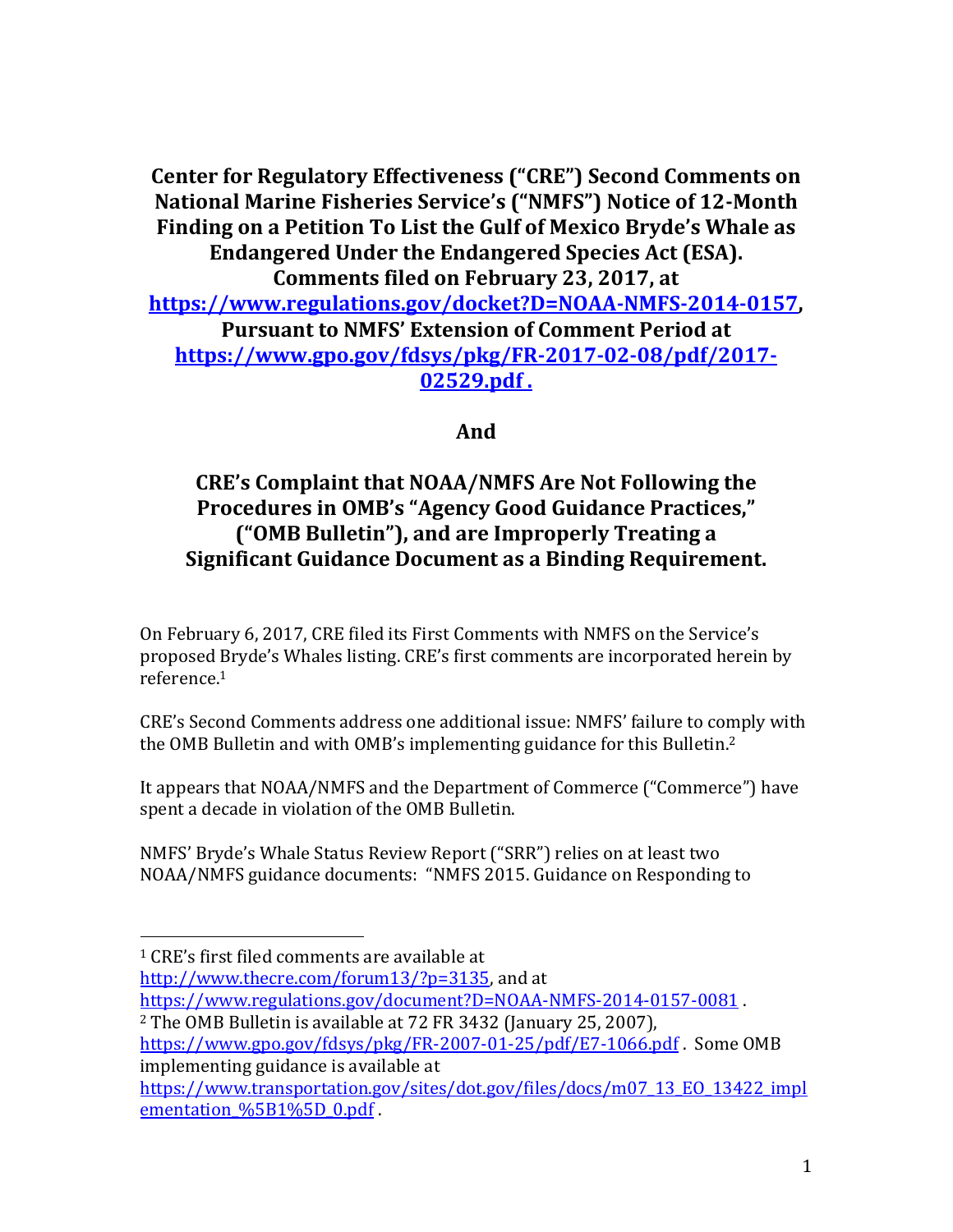Petitions and Conducting Status Reviews under the Endangered Species Act"; and "NOAA acoustic guidance. " 3

These two guidance documents are significant under the OMB Bulletin. They are obviously encompassed by one or more of the following criteria in the Bulletin's definition of "significant":

"a guidance document disseminated to regulated entities or the general public that may reasonably be anticipated to:

(i) Lead to an annual effect on the economy of \$100 million or more or adversely affect in a material way the economy, a sector of the economy, productivity, competition, jobs, the environment, public health or safety, or State, local, or tribal governments or communities;

(ii) Create a serious inconsistency or otherwise interfere with an action taken or planned by another agency;

(iii) Materially alter the budgetary impact of entitlements, grants, user fees, or loan programs or the rights and obligations of recipients thereof; or

(iv) Raise novel legal or policy issues arising out of legal mandates, the President's priorities, or the principles set forth in Executive Order 12866, as further amended…."<sup>4</sup>

NOAA/NMFS itself states that its Acoustic Guidance is "highly influential" because its dissemination

"could have a potential impact of more than \$500 million in any one year on either the public or private sector; or that the dissemination is novel,

l

<sup>3</sup> See, *e.g.,* page 23 (2015 Guidance) and SRR, page 56 (acoustic guidance), at [http://sero.nmfs.noaa.gov/protected\\_resources/listing\\_petitions/documents/bryde](https://sero.nmfs.noaa.gov/protected_resources/listing_petitions/documents/bryde_s_whale_status_review__final.pdf) [\\_s\\_whale\\_status\\_review\\_\\_final.pdf](https://sero.nmfs.noaa.gov/protected_resources/listing_petitions/documents/bryde_s_whale_status_review__final.pdf) . NOAA's latest acoustic guidance (*Guidance for Assessing the Effects of Anthropogenic Sound on Marine Mammal Hearing* ("Acoustic Guidance") is at

[http://www.nmfs.noaa.gov/pr/acoustics/Acoustic%20Guidance%20Files/opr-](https://www.nmfs.noaa.gov/pr/acoustics/Acoustic%20Guidance%20Files/opr-55_acoustic_guidance_tech_memo.pdf)55 acoustic guidance tech memo.pdf. We assume that this is what NMFS is referring to and relying on in the Bryde's whale record. However, the OMB Bulletin applies to all significant acoustic guidance disseminated by Commerce/NOAA/NMFS.

<sup>4</sup> 72 FR 3432, 3439 (Jan. 25, 2007), at [https://www.gpo.gov/fdsys/pkg/FR-2007-](https://www.gpo.gov/fdsys/pkg/FR-2007-01-25/pdf/E7-1066.pdf) [01-25/pdf/E7-1066.pdf](https://www.gpo.gov/fdsys/pkg/FR-2007-01-25/pdf/E7-1066.pdf) .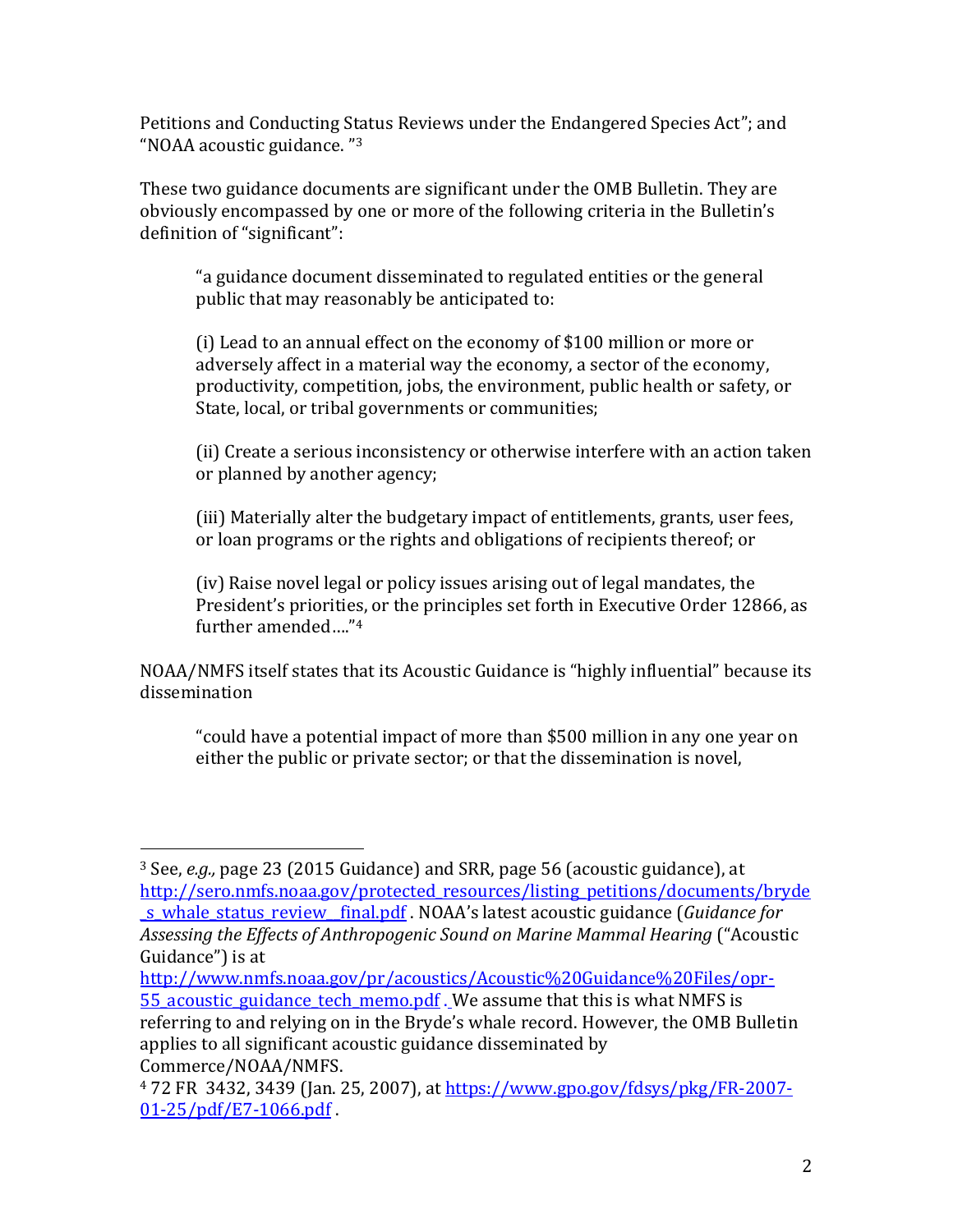controversial, or precedent-setting; or that it has significant interagency interest."<sup>5</sup>

If NOAA/NMFS' Acoustic Guidance is "highly influential" under this standard, which it is, then it also "significant" under the OMB Bulletin.

We are surprised and concerned that neither of the Bryde's whale guidance documents--in particular the Acoustic Guidance-- are listed on the Commerce/NOAA/NMFS significant guidance document website that is required by the OMB Bulletin.

We are even more surprised and concerned that there is *NO* Commerce/NOAA/NMFS significant guidance document website—in clear violation of the OMB Bulletin's requirements. <sup>6</sup>

Before Commerce/NOAA/NMFS can disseminate or use the Acoustic Guidance, or any other significant guidance documents, they must establish and maintain a significant guidance document website that complies with the OMB Bulletin requirements, some of which are set forth below:

"a. Each agency shall maintain on its website -- or as a link on an agency's website to the electronic list posted on a component or subagency's website - - a current list of its significant guidance documents in effect. The list shall include the name of each significant guidance document, any document identification number, and issuance and revision dates. The agency shall provide a link from the current list to each significant guidance document that is in effect. New significant guidance documents and their website links shall be added promptly to this list, no later than 30 days from the date of issuance.

b. The list shall identify significant guidance documents that have been added, revised or withdrawn in the past year."

"a. Each agency shall establish and clearly advertise on its website a means for the public to submit comments electronically on significant guidance documents, and to submit a request electronically for issuance, reconsideration, modification, or rescission of significant guidance documents. Public comments under these procedures are for the benefit of

\*\*\*

 $\overline{\phantom{a}}$ 

<sup>5</sup> Acoustic Guidance, page 7 and footnote 6, at

[http://www.nmfs.noaa.gov/pr/acoustics/Acoustic%20Guidance%20Files/opr-](https://www.nmfs.noaa.gov/pr/acoustics/Acoustic%20Guidance%20Files/opr-55_acoustic_guidance_tech_memo.pdf)55 acoustic guidance tech memo.pdf.

<sup>6</sup> Apparently, Commerce/NOAA/NMFS once had a significant document site, which now contains no documents, is no longer maintained, and defaults to home. This dead site is (was) at [http://ocio.os.doc.gov/PROD01\\_003151.](https://www.google.com/url?q=https://ocio.os.doc.gov/PROD01_003151&sa=D&ust=1487181470106000&usg=AFQjCNFqhihSHJceXYSD5JBjrIPMumuCZg)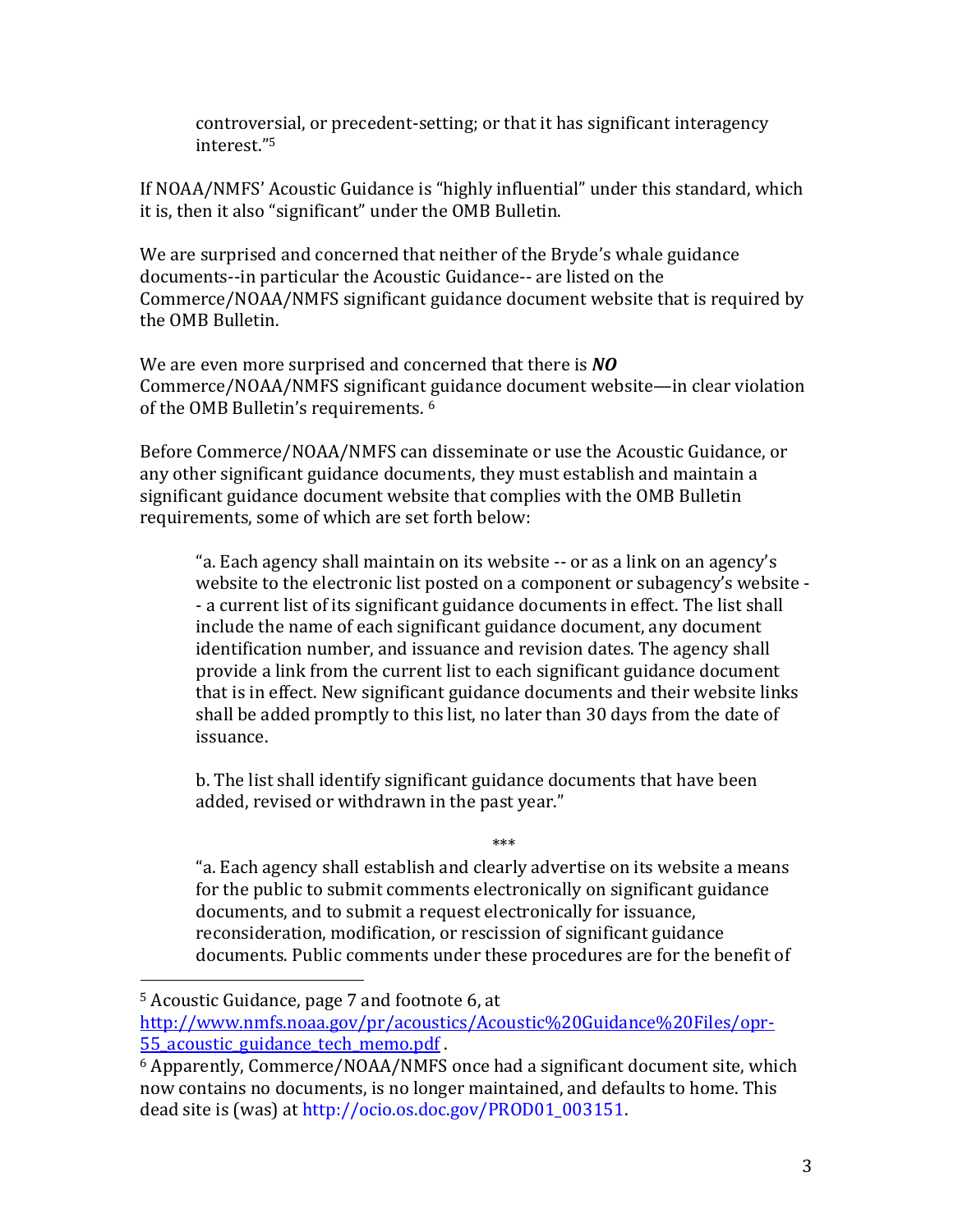the agency, and no formal response to comments by the agency is required by this Bulletin.

"b. Each agency shall designate an office (or offices) to receive and address complaints by the public that the agency is not following the procedures in this Bulletin or is improperly treating a significant guidance document as a binding requirement. The agency shall provide, on its website, the name and contact information for the office(s)."7

Commerce/NOAA/NMFS have not complied with any of these OMB Bulletin requirements.

The OMB Bulletin also requires that significant guidance documents themselves shall

"Not include mandatory language such as 'shall,' 'must,' 'required' or 'requirement,' unless the agency is using these words to describe a statutory or regulatory requirement, or the language is addressed to agency staff and will not foreclose agency consideration of positions advanced by affected private parties." 8

The Federal Register preamble to the OMB Bulletin emphasizes the important of clearly stating that the guidance document is not binding:

"Section II(2)(h) clarifies that, given their legally nonbinding nature, significant guidance documents should not include mandatory language such as 'shall,' 'must,' 'required' or 'requirement,' unless the agency is using these words to describe a statutory or regulatory requirement, or the language is addressed to agency staff and will not foreclose consideration by the agency of positions advanced by affected private parties… .

A significant guidance document should aim to communicate effectively to the public about the legal effect of the guidance and the consequences for the public of adopting an alternative approach. For example, a significant guidance document could be captioned with the following disclaimer under appropriate circumstances: 'This [draft] guidance, [when finalized, will] represent[s] the [Agency's] current thinking on this topic. It does not create or confer any rights for or on any person or operate to bind the public. You can use an alternative approach if the approach satisfies the requirements of the applicable statutes and regulations. If you want to discuss an alternative approach (you are not

 $\overline{\phantom{a}}$ 

<sup>7</sup> OMB Bulletin, 72 FR 3432, 3440 (Jan. 25, 2007), at [https://www.gpo.gov/fdsys/pkg/FR-2007-01-25/pdf/E7-1066.pdf.](https://www.gpo.gov/fdsys/pkg/FR-2007-01-25/pdf/E7-1066.pdf) <sup>8</sup> OMB Bulletin, 72 FR 3432, 3440 (Jan. 25, 2007), at [https://www.gpo.gov/fdsys/pkg/FR-2007-01-25/pdf/E7-1066.pdf.](https://www.gpo.gov/fdsys/pkg/FR-2007-01-25/pdf/E7-1066.pdf)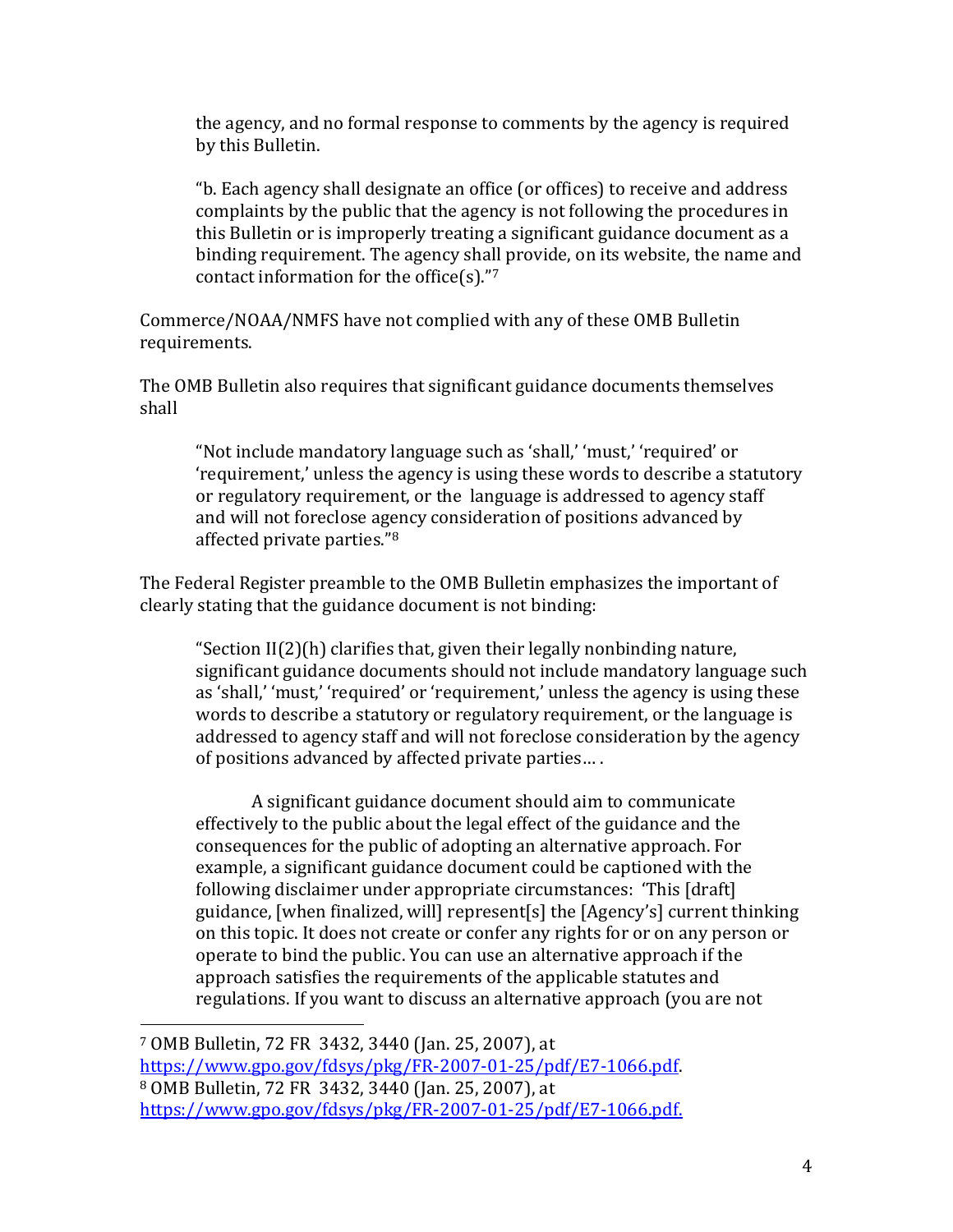required to do so), you may contact the [Agency] staff responsible for implementing this guidance. If you cannot identify the appropriate [Agency] staff, call the appropriate number listed on the title page of this guidance." 9

## OMB/OIRA recently reemphasized that

"Agencies should continue to adhere to OMB's 2007 Memorandum on Good Guidance Practices. As always, agencies should ensure that such documents are the appropriate vehicle for the particular policy goal, and *that it is clear that compliance with any agency guidance is voluntary."*<sup>10</sup>

Commerce/NOAA/NMFS have not complied with any of these OMB Bulletin requirements.

NOAA/NMFS' Acoustic Guidance is a "guidance" document where compliance appears to be mandatory rather than "voluntary." The Acoustic Guidance Document binds both regulators and regulated entities with new and impracticable regulatory requirements.

For example, the Acoustic Guidance uses the term "must" 18 times. The terms "require," "required," or "requirements are used 33 times.

As another example, NOAA/NMFS' Federal Register notice of their new Acoustic Guidance states that after a brief transition period:

"all applications for MMPA incidental take authorization (ITA) and all requests for ESA section 7 consultations involving noise that may affect marine mammals *will include full consideration of the" Acoustic Guidance.* **<sup>11</sup>**

In *Croplife America v. EPA*, 329 F. 3rd 876 (D.C. Cir. 2003), the court held that an EPA press release is a rule because the press release states that "the Agency will not consider or rely on any [third-party] human studies in its regulatory decision making."<sup>12</sup>

 $\overline{\phantom{a}}$ 

<https://www.gpo.gov/fdsys/pkg/FR-2007-01-25/pdf/E7-1066.pdf> .

<sup>9</sup> OMB Bulletin, 72 FR 3432, 3436-37(Jan. 25, 2007), at

<sup>10</sup> Memorandum: Interim Guidance Implementing Section 2 of the Executive Order of January 30, 2017, entitled "Reducing Regulation and controlling Regulatory Costs," Section II (emphasis added), at [https://www.whitehouse.gov/the-press](https://www.whitehouse.gov/the-press-office/2017/02/02/interim-guidance-implementing-section-2-executive-order-january-30-2017)[office/2017/02/02/interim-guidance-implementing-section-2-executive-order](https://www.whitehouse.gov/the-press-office/2017/02/02/interim-guidance-implementing-section-2-executive-order-january-30-2017)[january-30-2017](https://www.whitehouse.gov/the-press-office/2017/02/02/interim-guidance-implementing-section-2-executive-order-january-30-2017) .

<sup>11</sup> 81 FR 51694, 51695 col. 1 (Aug. 4, 2016), at [https://www.gpo.gov/fdsys/pkg/FR-](https://www.gpo.gov/fdsys/pkg/FR-2016-08-04/pdf/2016-18462.pdf)[2016-08-04/pdf/2016-18462.pdf](https://www.gpo.gov/fdsys/pkg/FR-2016-08-04/pdf/2016-18462.pdf) (emphasis added).

<sup>12</sup> See Croplife, at [http://www.freelawreporter.org/flr3d/f3d/329/329.F3d.876.02-](https://www.freelawreporter.org/flr3d/f3d/329/329.F3d.876.02-1057.html) [1057.html](https://www.freelawreporter.org/flr3d/f3d/329/329.F3d.876.02-1057.html) .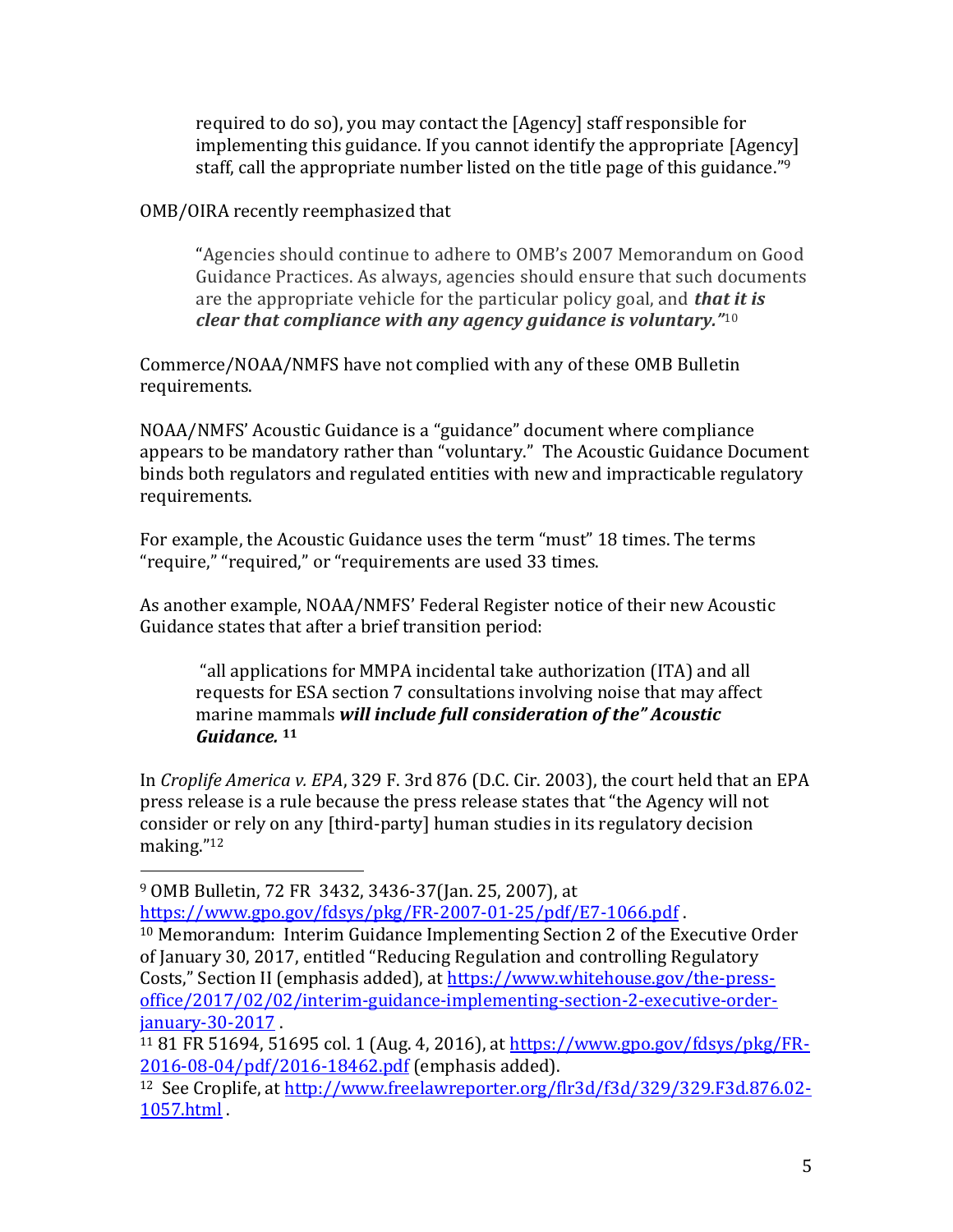The EPA press release in the *Croplife* case is a rule because it *prohibits* consideration. For the same reasons, NOAA/NMFS' new Acoustic Guidance is a rule because it *requires* consideration.

Any and all applicants for an MMPA or ESA Take authorization have only two choices. They have explain to the agencies' satisfaction why their application complies with the Acoustic Guidance; or they have to hope that the agencies will approve differences from the Acoustic Guidance in a variance procedure that is established and required for the first time by the Acoustic Guidance.<sup>13</sup> This variance procedure requires that the applicant commission peer review. NOAA/NMFS warn that differences from the Acoustic Guidance are unlikely to be approved.<sup>14</sup>

The Acoustic Guidance's new variance procedure is not required by any statute or prior regulation. It is unique and original to NOAA/NMFS' new Acoustic Guidance, and it is legally binding.

The Acoustic Guidance's variance procedure conflicts with the OMB Bulletin's assurance that

"You can use an alternative approach if the approach satisfies the requirements of the applicable statutes and regulations. If you want to discuss an alternative approach (you are not required to do so), you may contact the [Agency] staff responsible for implementing this guidance."<sup>15</sup>

No "statutes or regulations" require the new variance procedure. Only the Acoustic Guidance requires it.

Oil and gas companies, other regulated entities, and their regulators have to comply with the Acoustic Guidance in order to obtain Take Permits issued by NOAA/NMFS under the MMPA and under the ESA. These Take permits always contain exclusionzone mitigation and monitoring requirements imposed NOAA/NMFS. These exclusion zone requirements will always be determined by NOAA/NMFS' Acoustic Guidance.

In a footnote, NOAA/NMFS "acknowledges that exclusion zones and monitoring zones have often corresponded to acoustic thresholds [*aka* Acoustic Guidance] but

<sup>14</sup> *See, e.g., id. ("*NMFS believes this sets a fairly high bar as to what type of data/alternative approach would justify a departure from the Guidance's auditory weighting functions and/or acoustic thresholds").

<sup>15</sup> OMB Bulletin, 72 FR 3432, 3436-37(Jan. 25, 2007), at <https://www.gpo.gov/fdsys/pkg/FR-2007-01-25/pdf/E7-1066.pdf> .

 $\overline{\phantom{a}}$ 

<sup>13</sup> 81 FR 51694, 51723 col. 2 (Aug. 4, 2016), at [https://www.gpo.gov/fdsys/pkg/FR-](https://www.gpo.gov/fdsys/pkg/FR-2016-08-04/pdf/2016-18462.pdf)[2016-08-04/pdf/2016-18462.pdf](https://www.gpo.gov/fdsys/pkg/FR-2016-08-04/pdf/2016-18462.pdf) .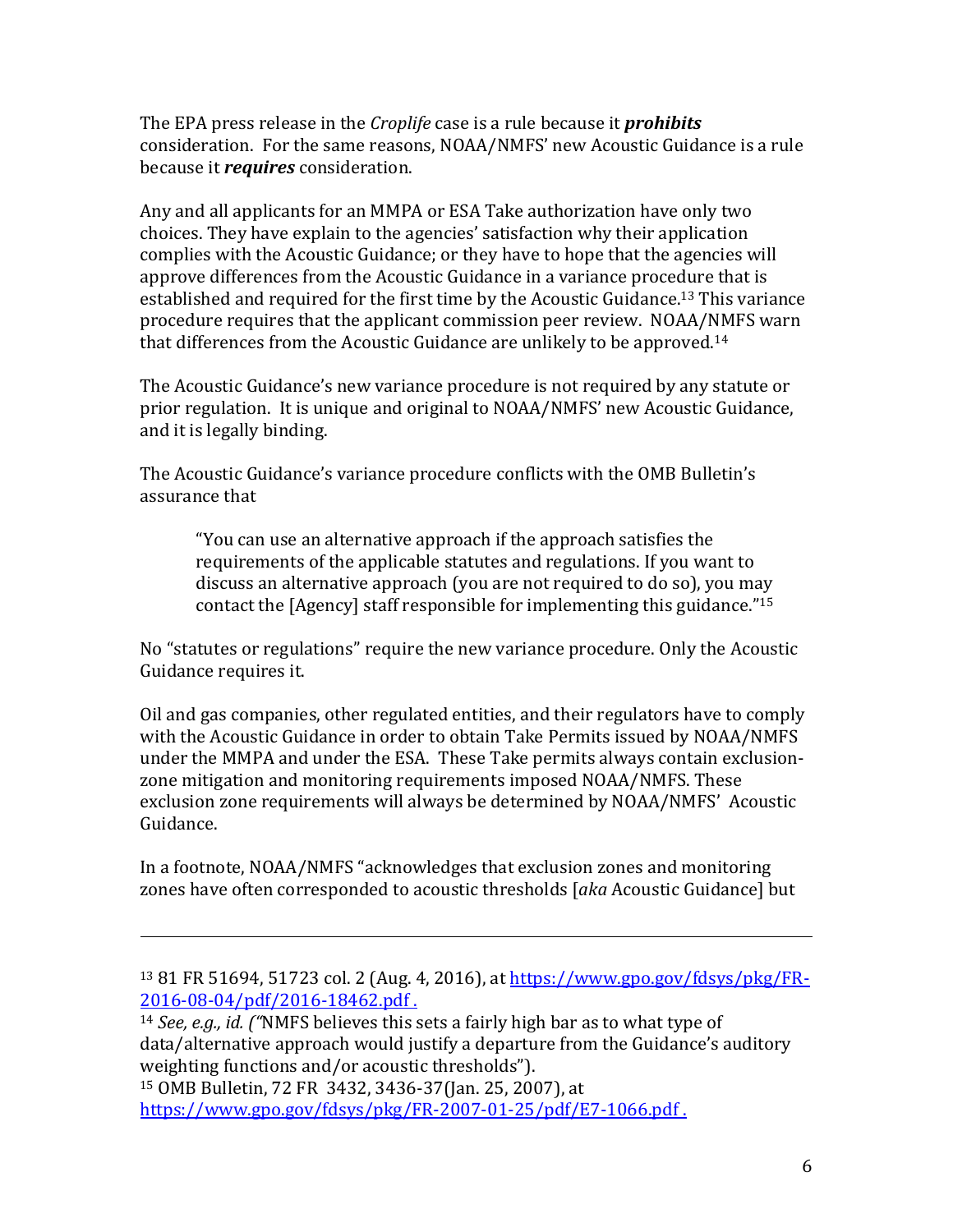that is not a legal requirement."<sup>16</sup> This argument is incorrect. Exclusion and monitoring zones that comply with NMFS' Acoustic Guidance are "a legal requirement." NMFS' Take Permits always require exclusion zones based on NMFS' acoustic standards, which are now prescribed by NOAA/NMFS' new Acoustic Guidance. <sup>17</sup>

For example, when authorizing offshore oil and gas exploration in the Gulf of Mexico, the Department of Interior always requires exclusion and monitoring zones based on NOAA/NMFS' current acoustic standards. <sup>18</sup> BOEM explains:

"Acoustic exclusion zone around vessels. All airgun seismic activities will be subject to an acoustic exclusion zone around vessels that will not allow those activities if marine mammals and sea turtles are present within the zone. This ensures that those animals are not exposed to sound pressure levels of 180 decibels or more -- the level that NOAA Fisheries [aka NMFS] has concluded may damage marine mammal hearing."<sup>19</sup>

The former NOAA/NMFS standard of 180 decibels is now replaced by NOAA/NMFS' new Acoustic Guidance standards.

NOAA/NMFS' ESA Biological Opinions and Take Authorizations for offshore oil and gas seismic are another example of how compliance with NOAA/NMFS' new Acoustic Guidance is a "legal requirement." NOAA/NMFS' Opinions and Authorizations always contain "Terms and Conditions" that include "Nondiscretionary" exclusion zones based on NMFS' acoustic standards, which are now prescribed by the Acoustic Guidance. <sup>20</sup>

NOAA/NMFS explain in these ESA Opinions and Authorizations that NOAA/NMFS' acoustic standards, which are now determined by NOAA/NMFS' new Acoustic Guidance, *"will be used as the exclusion zone (EZ) for marine mammals, as required by NMFS":*

"The 180 dB re 1 µParms distance [the current NMFS acoustic standard] is the safety criteria as specified by NMFS (1995) as applicable to cetaceans

 $\overline{\phantom{a}}$ 

<sup>17</sup> *E.g*., Incidental Harassment Authorization (May 2015 NMFS), at [http://www.nmfs.noaa.gov/pr/permits/incidental/oilgas/sae\\_2015\\_iha.pdf](https://www.nmfs.noaa.gov/pr/permits/incidental/oilgas/sae_2015_iha.pdf) .

<sup>18</sup> *See, e.g*., page 6, at<https://www.boem.gov/BOEM-NTL-2016-G02/> .

[http://www.nmfs.noaa.gov/pr/consultation/opinions/fpr-2015-](https://www.nmfs.noaa.gov/pr/consultation/opinions/fpr-2015-9142_nsf_south_atlantic_seismic_survey_bo_final_12.31.2015__1_.pdf) 9142 nsf south atlantic seismic survey bo final 12.31.2015 1.pdf .

<sup>16</sup> Acoustic Guidance, page 7 fn. 5, at

[http://www.nmfs.noaa.gov/pr/acoustics/Acoustic%20Guidance%20Files/opr-](https://www.nmfs.noaa.gov/pr/acoustics/Acoustic%20Guidance%20Files/opr-55_acoustic_guidance_tech_memo.pdf)55 acoustic guidance tech memo.pdf .

<sup>19</sup> <https://www.boem.gov/Typical-Mitigation-Details/> .

<sup>20</sup> E.g., National Marine Fisheries Service Endangered Species Act Section 7 Biological Opinion, page 7, at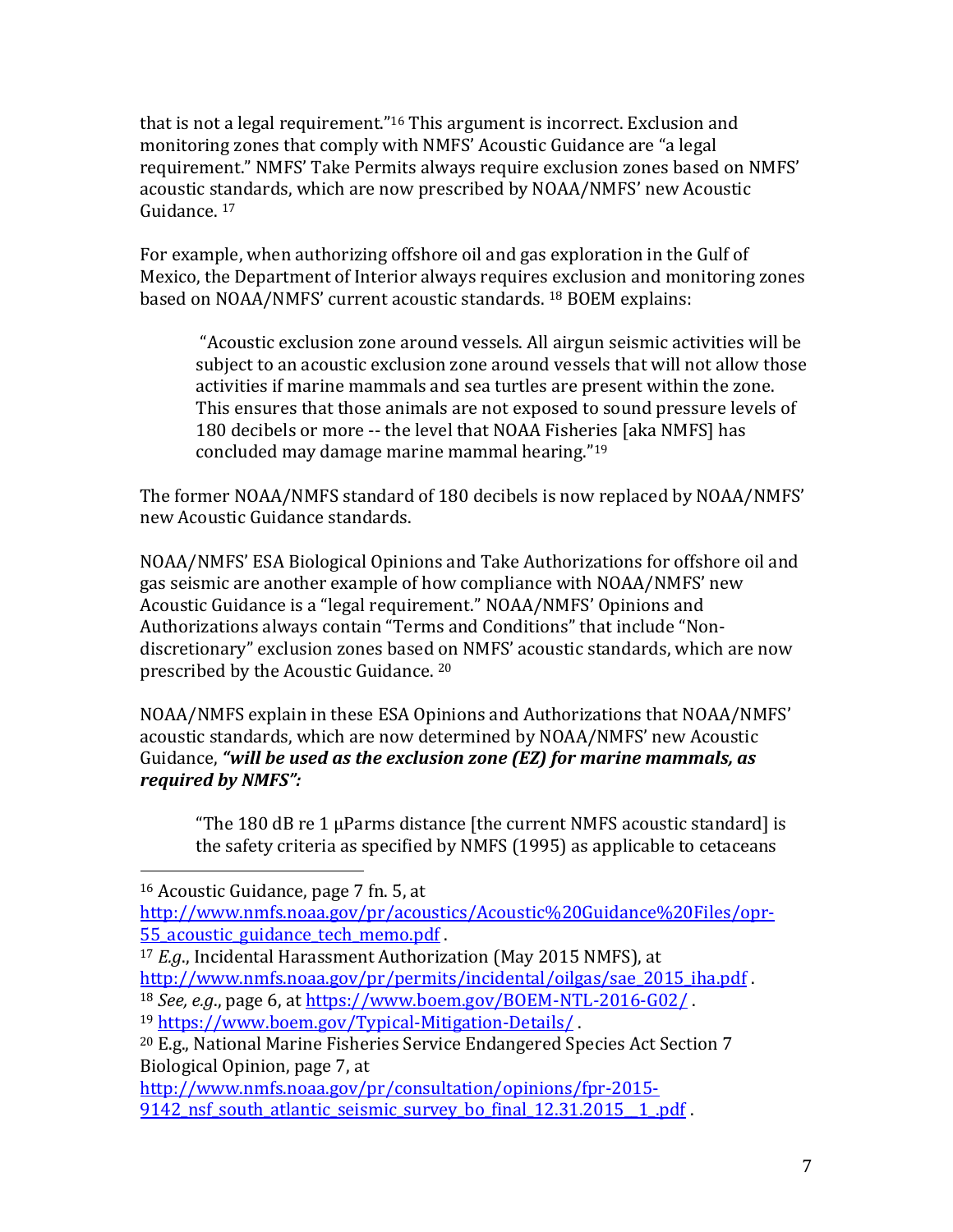under the MMPA. *The 180 dB will be used as the exclusion zone (EZ) for marine mammals, as required by NMFS* during most other recent L-DEO seismic projects (Holst and Beland 2008; Holst and Smultea 2008b; Holst et al. 2005a; Holt 2008; Smultea et al. 2004)."<sup>21</sup>

A more detailed discussion of the mandatory nature of NOAA/NMFS' Acoustic Guidance is contained in CRE's comments on the Guidance.<sup>22</sup> CRE's prior and current comments demonstrate that either the NOAA/NMFS' Acoustic Guidance is a rule, in which case it has violates many OMB regulatory review requirements, or NOAA/NMFS' Acoustic Guidance is just guidance that violates the OMB Bulletin and OMB's implementing guidance. In either case, the Acoustic Guidance violates IQA Guidelines and OMB's Peer Review Bulletin.

If NOAA/NMFS continue to argue that their Acoustic Guidance is just "guidance," then pursuant to OMB Bulletin Section III. 2 (b), <sup>23</sup> CRE requests that NOAA/NMFS withdraw both their proposed Bryde's whale listing and their Acoustic Guidance. NOAA/NMFS should not republish them in any form until and unless NOAA/NMFS can demonstrate to OMB's satisfaction that NOAA/NMFS have complied with the OMB Bulletin and implementing guidance, the IQA Guidelines, and the OMB Peer Review Bulletin.

We are filing this OMB Bulletin complaint in the proposed Bryde's whale listing record because NOAA/NMFS cite and rely on the Acoustic Guidance in this proposed action, and because there is no official site to file this complaint, in violation of the OMB Bulletin's requirements.

If, on the other hand, NOAA/NMFS decide that their Acoustic Guidance is binding instead of guidance, then CRE requests that NOAA/NMFS withdraw both their proposed Bryde's whale listing and their Acoustic Guidance. NOAA/NMFS should not republish them in any form unless and until NOAA/NMFS demonstrates to OMB's satisfaction that NOAA/NMFS have complied with OMB's regulatory review

l

<sup>21</sup> *Id. (emphasis added).*

<sup>22</sup> [http://www.thecre.com/creipd/wp-](https://www.thecre.com/creipd/wp-content/uploads/2016/11/mm_cre_comments_nmfs_acoustic_icr_filed.pdf)

[content/uploads/2016/11/mm\\_cre\\_comments\\_nmfs\\_acoustic\\_icr\\_filed.pdf](https://www.thecre.com/creipd/wp-content/uploads/2016/11/mm_cre_comments_nmfs_acoustic_icr_filed.pdf) . These prior CRE comments are incorporated by reference into CRE's Second Comments as if fully set forth herein.

<sup>23</sup> OMB Bulletin, 72 FR 3432, 3440 (Jan. 25, 2007), at

[https://www.gpo.gov/fdsys/pkg/FR-2007-01-25/pdf/E7-1066.pdf.](https://www.gpo.gov/fdsys/pkg/FR-2007-01-25/pdf/E7-1066.pdf) This section of the OMB Bulletin states:

<sup>&</sup>quot;b. Each agency shall designate an office (or offices) to receive and address complaints by the public that the agency is not following the procedures in this Bulletin or is improperly treating a significant guidance document as a binding requirement. The agency shall provide, on its website, the name and contact information for the office(s).